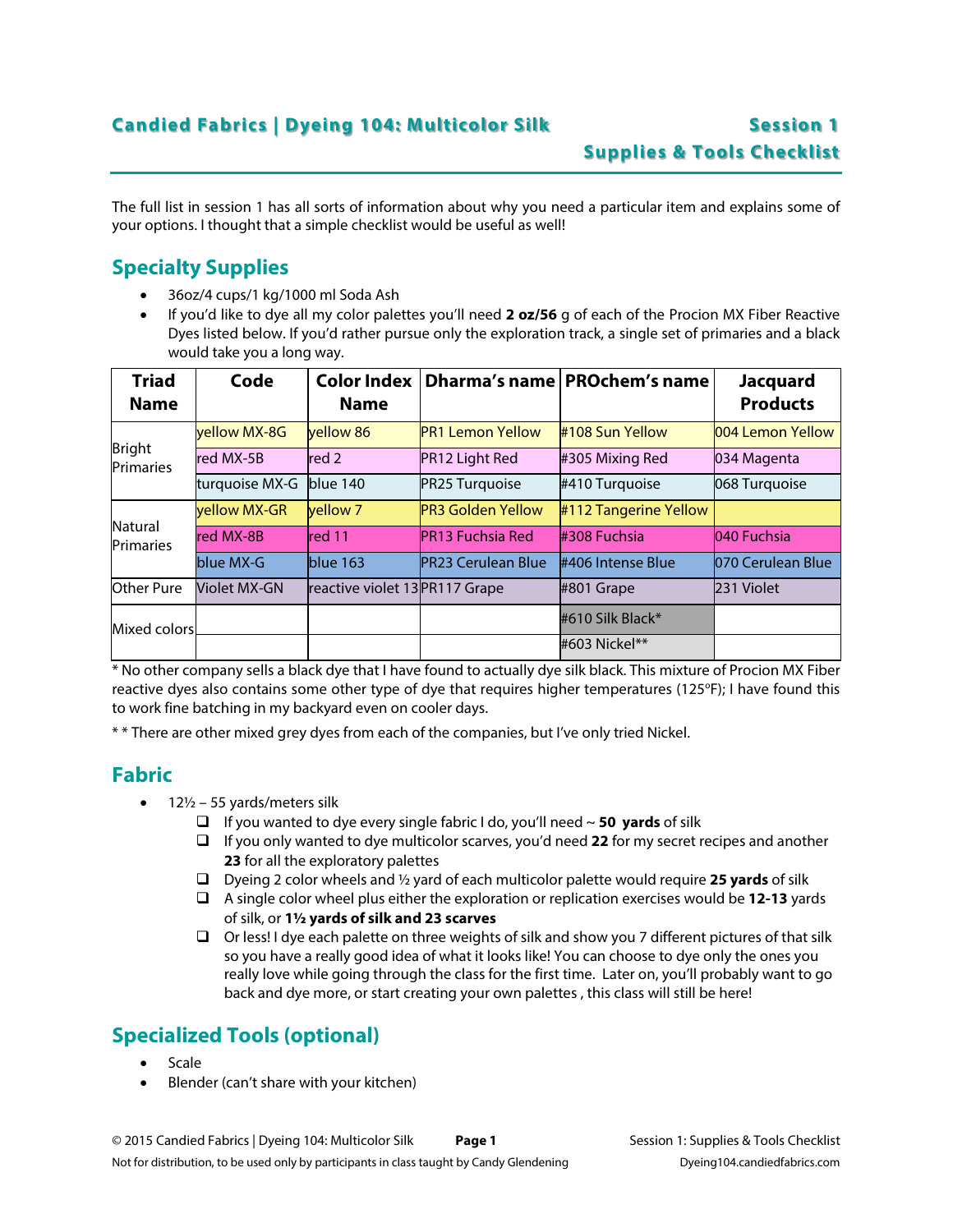### **Other Tools**

- Plastic containers of different shapes and sizes.
- $\bullet$  ~3 dishpans or buckets for rinsing (5 & 10 gallon buckets)
- 9 secure containers for dye (I use recycled water bottles with "sports squirter tops")
- Various sizes of liquid measuring tools. I suggest:
	- $\Box$  Transfer pipets (3 ml, doesn't need to be graduated)
	- $\Box$  syringes ranging 1 to 5 ml
	- $\Box$  10, 25 ml, 50 ml and 100 ml Graduated Cylinders
	- $\Box$  250 ml/1 cup measure
	- $\Box$  1000 ml/4 cup measure
- Containers that hold  $\sim$  500 ml/2 cups to hold mixed dyes. (Large disposable cups)
- Many small, light containers to measure dye powder & hold small amounts of mixed dyes (yogurt cups)
- Small spoons to scoop dye powder
- Plastic table to work on or thick plastic dropcloth that you can clip or tape onto your non-washable work area
- 2' x 4' pieces of foam insulation board (if you'd like to try flat dyeing)
- Butcher's twine (or some other very strong string)
- Rags

## **Fabric processing**

- Scissors (rotary cutter with pinking blade and mat are helpful too)
- Yardstick or ruler
- Synthrapol or laundry detergent without bleach
- Fabric Softener or vinegar
- Either Tyvec (recycle mailing envelopes) or surveyor's tape (found in hardware stores) for labels
- Stapler (name brand staples preferred) and staple remover
- Water proof marker
- Iron & ironing board

## **Safety Supplies**

- Latex/rubber gloves
- Particulate filter mask
- Apron/old clothes
- Dye measuring box (cardboard box)